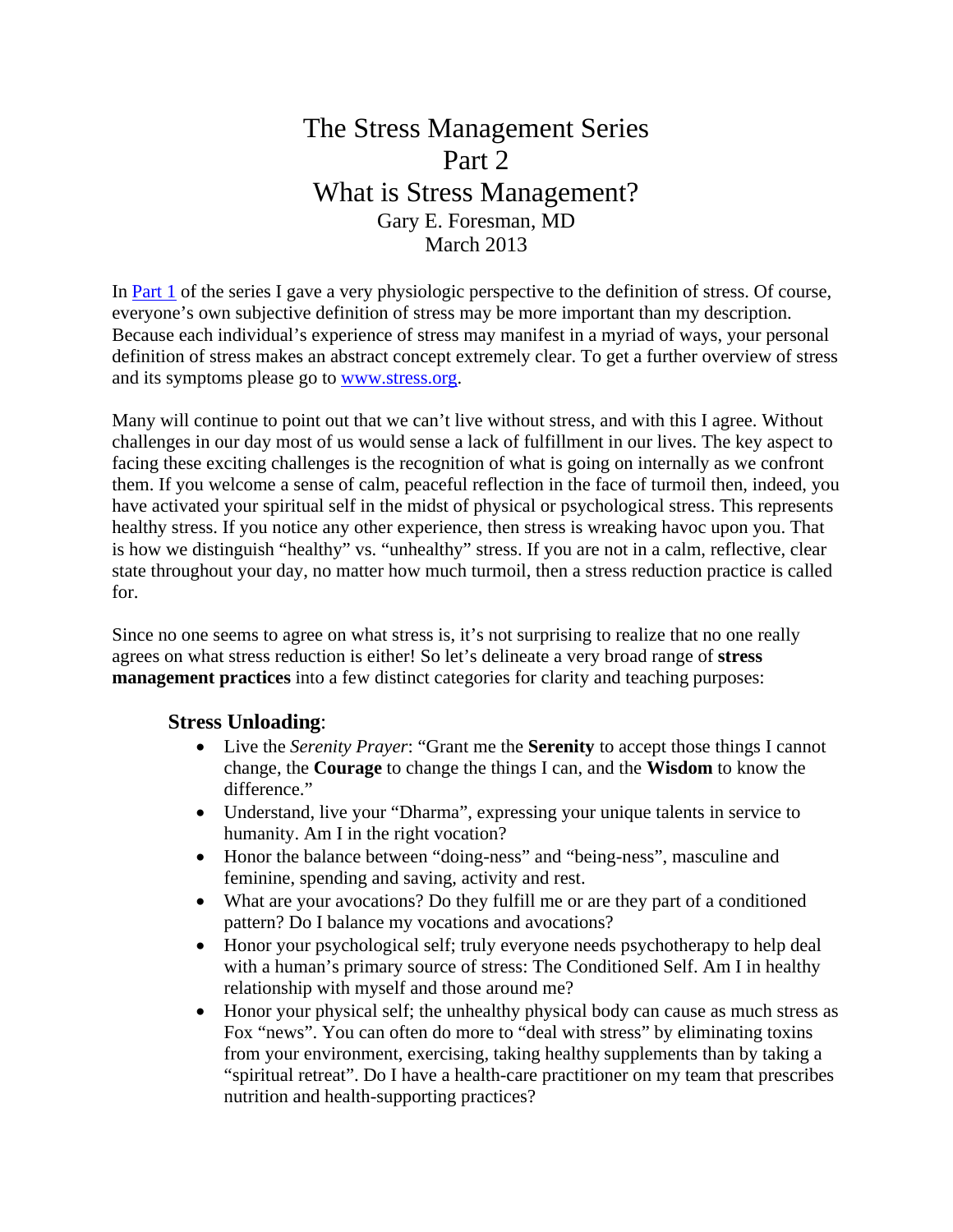Energy, do I promote my connection with nature and consciously use "all senses for healing" to promote the energy necessary to escape the social conditioning driving my unhealthy behaviors?

### **Stress-Relieving**:

- The fight or flight response, when activated repeatedly has the hormonal ability to tear your body apart. Consciously utilizing the energy of fight or flight responses can minimize the toxic effects of stress on the body.
- *Intense* exercise even for several minutes per day can provide a myriad of positive emotional, psychological and metabolic benefits.
- Whether dance, martial arts, chopping wood, sprinting, any form of bursts of activity can utilize fight or flight responses. Exhausting yourself, training for marathons, is a great way to create more stress in your life.
- Intense exercise provides a great method to practice present-moment awareness as these activities require both attention and intention. We are not "zoning out".

## **Stress Reduction**:

- Stress reduction is truly a *self-realization practice* and the focus of many of my upcoming articles. A self-realization practice is one which allows us to see ourselves, and ultimately everything, exactly as it is.
- This means taking time to know your spiritual self as well as you know your mental and physical aspects.
- This can be best spoken metaphorically. According to every wisdom tradition, the truth of a wave on the ocean is that it has unique wave-like properties, but a deeper truth to this wave is that it is, at its core, truly the ocean. As humans are to humanity, the truth of each unique individual, who we honor as an individual, possesses the truth that he or she is part of something much bigger.
- Although there are innumerable levels of importance to this truth, the practical point is if we view the world from a very small "wave-like" perspective it is a very dangerous, stressful place. Once we learn to view the world from our inherent "ocean-like" perspective, there are very few things that can stress us.
- To know thy self is what makes us human and the only path to authentic freedom in our lives.

#### **Stress Distraction**:

- I included this category to distinguish it from an actual stress reduction practice. Stress distraction is any practice that "takes my mind off things for a while".
- Whether alcohol or drugs, computer or TV time, hobbies, or gambling, or shopping, most of us have some practice which "helps us unwind". Most of these practices initially provide a sense of calm after some stress.
- In actuality, none of these practices treat the stressor or help us develop a perspective that changes our response to future stressors. Furthermore, our minds start to crave the feeling we get with that distractor and an addictive cycle can easily ensue.